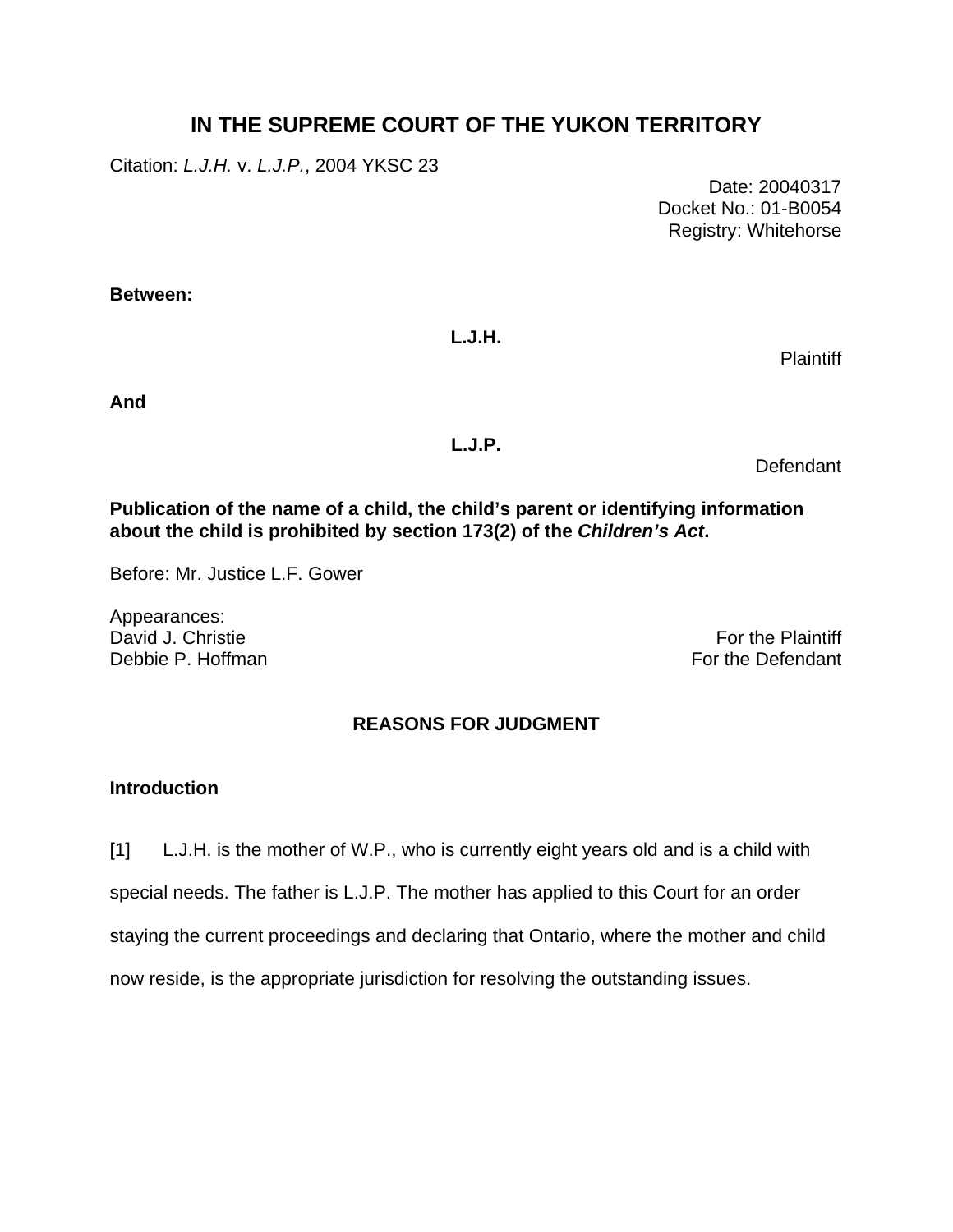#### **Background**

[2] The mother and father began living together in 1994 and were married on June 10, 1995. W. was born on January 19, 1996. The family began living year round in Atlin, British Columbia, in 1999. On September 3, 2001, the mother left Atlin with W. to live in Whitehorse. The parties separated on September 9, 2001. The father continues to reside in Atlin.

[3] This action was commenced by the mother on September 18, 2001, when she was residing with W. in Whitehorse. Although the parties are legally married, the mother did not start her action under the *Divorce Act*, R.S. 1985, c. 3 (2nd Supp.), but rather pursuant to the *Children's Act,* R.S.Y. 2002, c. 31, and the *Family Property and Support Act,* R.S.Y. 2002, c. 83. Presumably, this was because neither the mother nor the father were ordinarily resident in the Yukon for at least one year immediately preceding the commencement of the action, which is a requirement of the *Divorce Act.*

[4] The mother alleged verbal, physical and psychological abuse by the father towards her and the child, which she says caused her to relocate from Atlin to Whitehorse.

[5] The background of court proceedings is relevant to this application:

- 1) On September 19, 2001, an *ex parte* order granted the mother interim custody of W. with reasonable and generous access to his father.
- 2) On November 5, 2001, the above order was vacated and interim joint custody of W. was awarded to the mother and the father, with a condition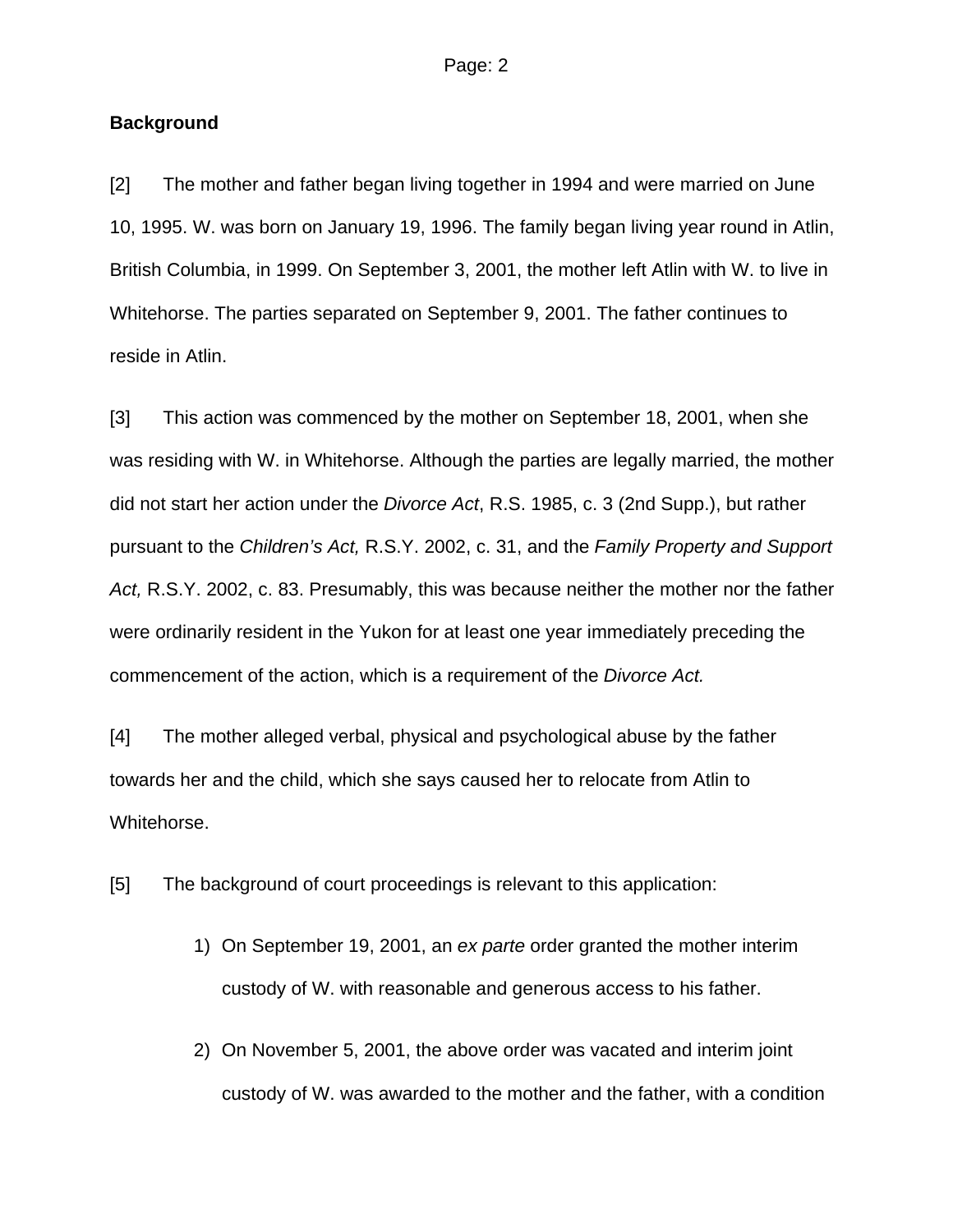that neither party remove W. from the Yukon Territory on a permanent basis without a court order. It was ordered that W. reside with his mother during the week and his father on weekends.

- 3) On June 20, 2002, an order granted the mother the right to travel to Ontario with W. and return to the Yukon by the end of August 2002, to enrol W. in school in Whitehorse. On this visit the mother consulted specialists in Ontario regarding W.'s special needs.
- 4) The matter was set for trial in Whitehorse on October 15, 2002. However, the trial was adjourned to allow both parents an opportunity to retain and instruct new counsel. Just prior to that adjournment, the mother applied for an order to allow her to return to Ontario with W. for medical, developmental and speech therapy reasons. At that time, because of the pending trial, the Court had the benefit of a Custody and Access Report by psychologist Geoffrey S. Powter. It is clear that Mr. Justice Veale expected that the trial would proceed in due course and that it would be held in the Yukon. The application was granted in September 27, 2002 (the "Veale Order"). In the meantime, the father was granted specified access to W. in Ontario. The paternal grandparents, who also reside in Ontario, were granted reasonable access to W., as well as entitlement to receive information from the mother about W.'s progress.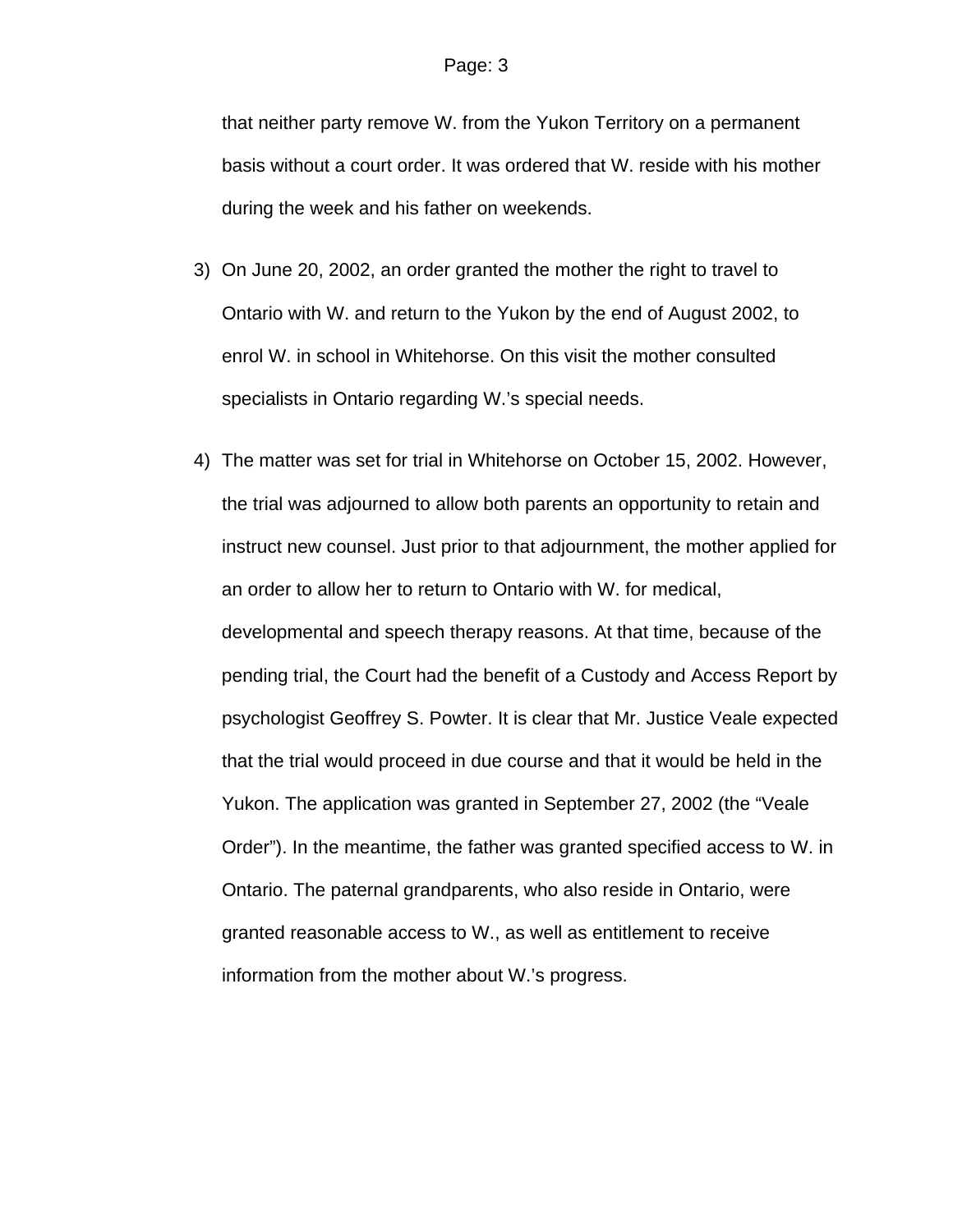#### **The Mother's Position**

[6] The mother's reasons for wanting to have this matter dealt with in Ontario are as follows. She has been residing there now with W. since approximately October 2002. She has enrolled W. in school in the town of Almonte and has arranged for him to attend a number of different programs, therapies and activities to meet his special needs. She argues, through her counsel, that if custody and/or primary residence is contested at the trial, then she intends to call a number of witnesses on those points, all of whom reside in Ontario. Therefore, she says the balance of convenience favours transferring the jurisdiction of this proceeding from the Yukon to Ontario.

#### **The Father's Position**

[7] The father's counsel argues that both parties acceded to the jurisdiction of this Court when this matter was commenced (Note: The original Writ of Summons was amended on February 8, 2002, and the father's Statement of Defence was filed June 18, 2002) and that the jurisdiction should not be changed without good reason. To be clear, there does not appear to be any question that the action was then properly brought before this Court: See, for example, s. 37(1)(b)(i) and (vi) of the *Children's Act*.

[8] Counsel for the father also refers to evidence of an assessment from W.'s school expected in the spring or early summer of 2004. The father said in his Affidavit #6, at paragraph 6, that he understood some recommendations would be made for W. in April 2004, and that an assessment would be completed later. The first sentence of that paragraph literally says that the father was advised by the professionals at W.'s school that "they will not do an assessment of W. when he has completed the school year in or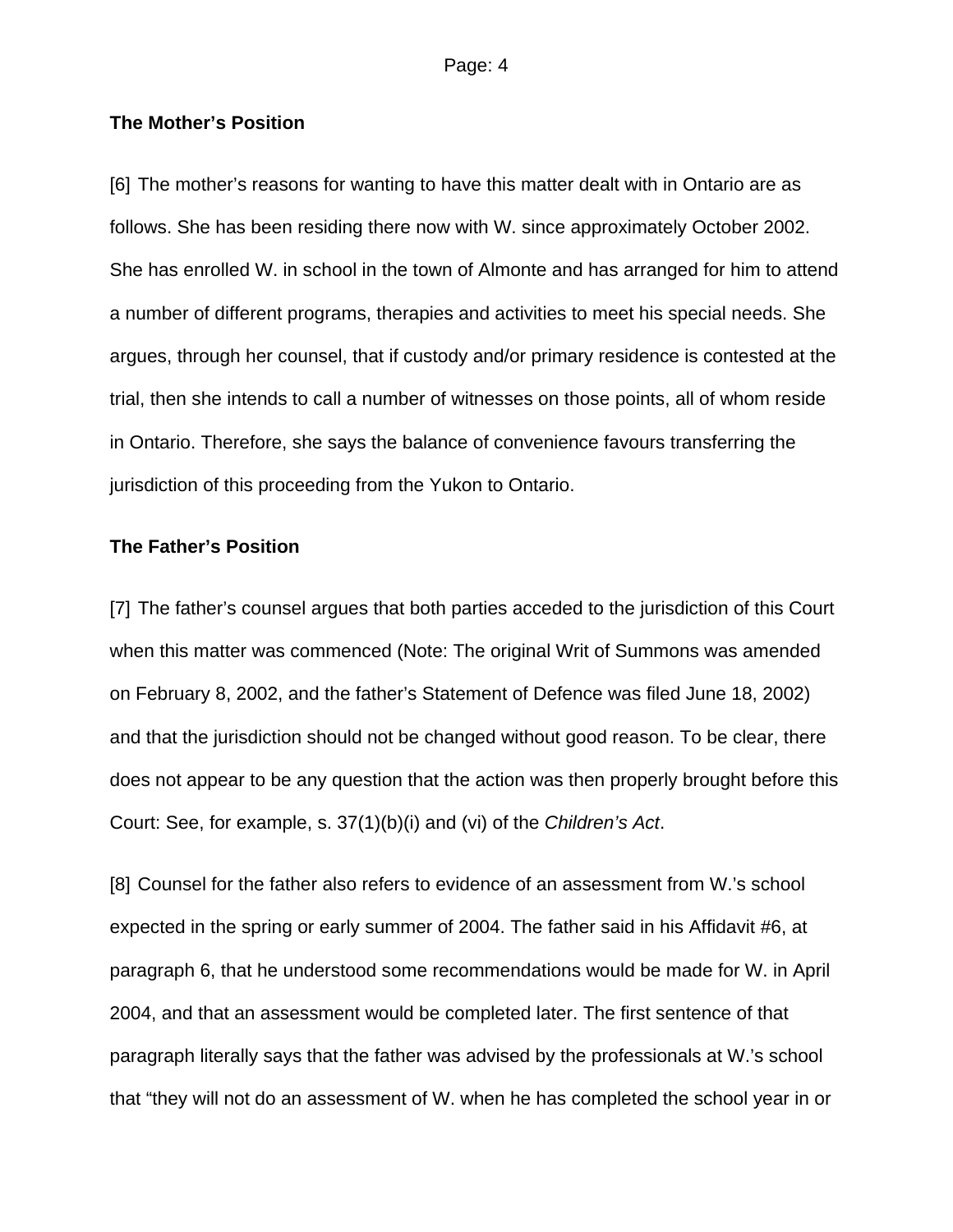#### Page: 5

about June, 2004". Unfortunately, I did not spot this problem during the hearing of this application, but I conclude that this sentence must contain a typographical error. The last sentence of the same paragraph reads "… I believe it would be premature to change the jurisdiction of this issue without having the benefit of the assessment being completed". Further, the paternal grandmother, M.P., deposed in her Affidavit #1, at paragraph 10, that she anticipated a meeting in April or early May 2004, when W. was to be given that assessment and that recommendations would be made about whether he needs to stay in a therapeutic school or attend a regular school. This evidence, coupled with the submissions of the father's counsel at the hearing, leads me to conclude that the first sentence in paragraph 6 of the father's Affidavit #6 must be in error. I find that it was intended to state that W.'s school "… will not do an assessment of W. *until* he has completed the school year …" (my amendment), or words to that effect.

[9] The father's counsel emphasizes that it would be premature to stay the current proceedings without learning the outcome of W.'s pending assessment. On the one hand, the assessment might support an argument that W. should resume his primary residence with the father and reside in Atlin. On the other hand, the assessment might cause the father to drop the issues of custody and/or primary residence; if that were to be the case, then the mother's material witnesses may not be required at all.

[10] Further, says the father, in the event that custody is not an issue, access most certainly will be. In that regard, he says that he will be seriously prejudiced if the Yukon proceedings are stayed, because he will not have the ability to rely upon the Veale Order, which grants him and his parents specified and reasonable access respectively. His counsel says that this is of particular concern, as there is an indication from the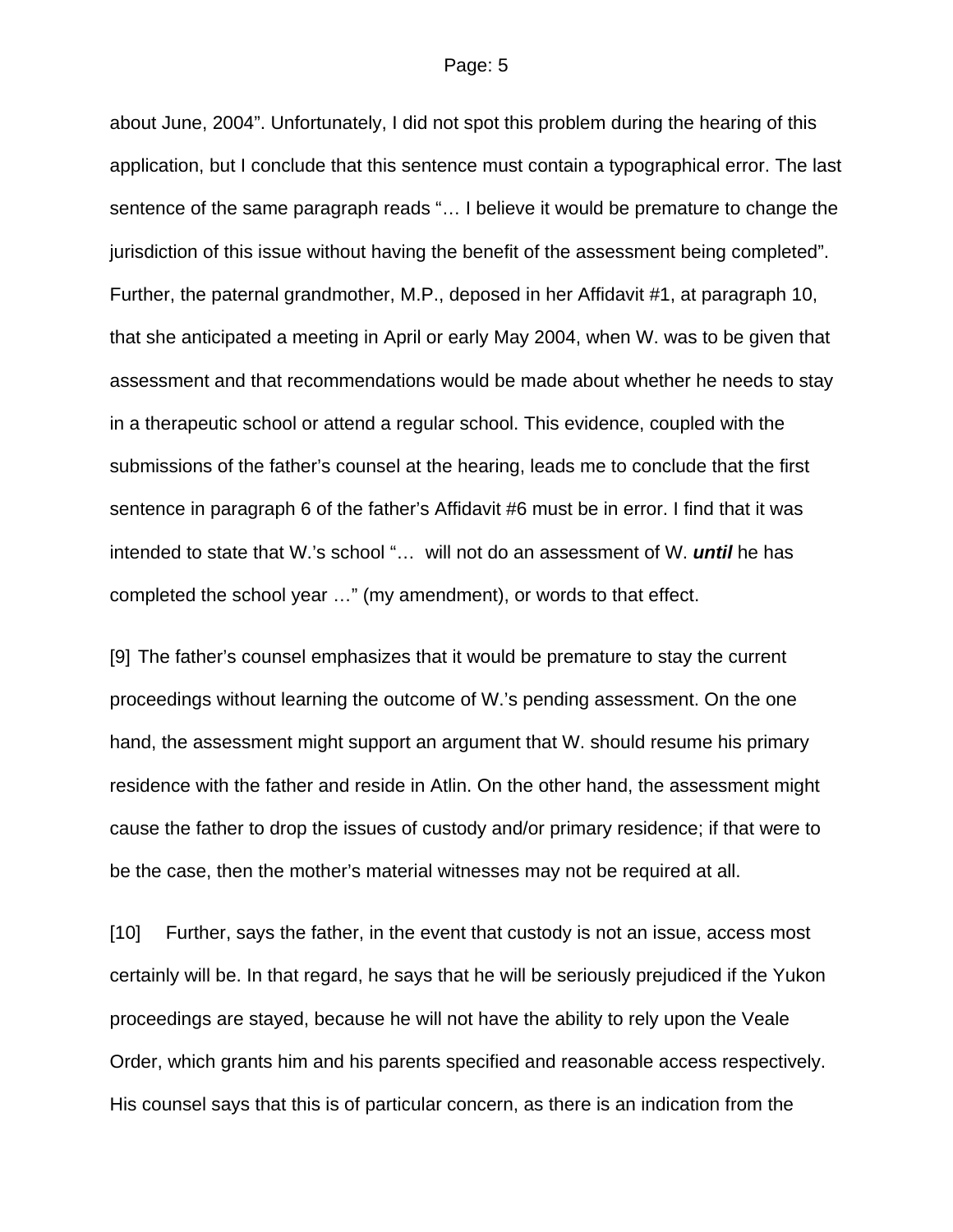record that the mother intends to restrict, deny or generally cause difficulties with the father's access. At the time of the Veale Order, the mother appeared to take the position that the father should not have any access to W. to allow for a period of healing for her and the child. However, Mr. Justice Veale noted that this was completely contrary to the view of the psychologist, Mr. Powter, who recommended a visitation schedule for the father.

[11] In addition, counsel for the father refers to certain evidence from the mother which indicates her intention to restrict access. For example, in her Affidavit #8, the mother says at paragraph 25, that W. does not have a strong attachment nor a stable relationship with the father. Also, a letter faxed from the mother to her counsel on December 8, 2003 (see Affidavit of K. Briemon #1), questions why W. might be forced to spend time with his father, whom she suggests was a "perpetrator" giving rise to her (earlier?) need to apply for a restraining order. She also asks whether it would be possible to keep W. with her at home on the upcoming weekend. It is important to note that this was written while the father was in Ontario attempting to exercise his specified access to W..

[12] The father's counsel also points to the difficulties that the paternal grandparents have allegedly experienced in exercising their access to W. authorized by the Veale Order. And, in the Affidavit of M.P. #1, there is the additional complaint that the mother has not been providing the grandparents with weekly updates about W.'s progress with his special needs.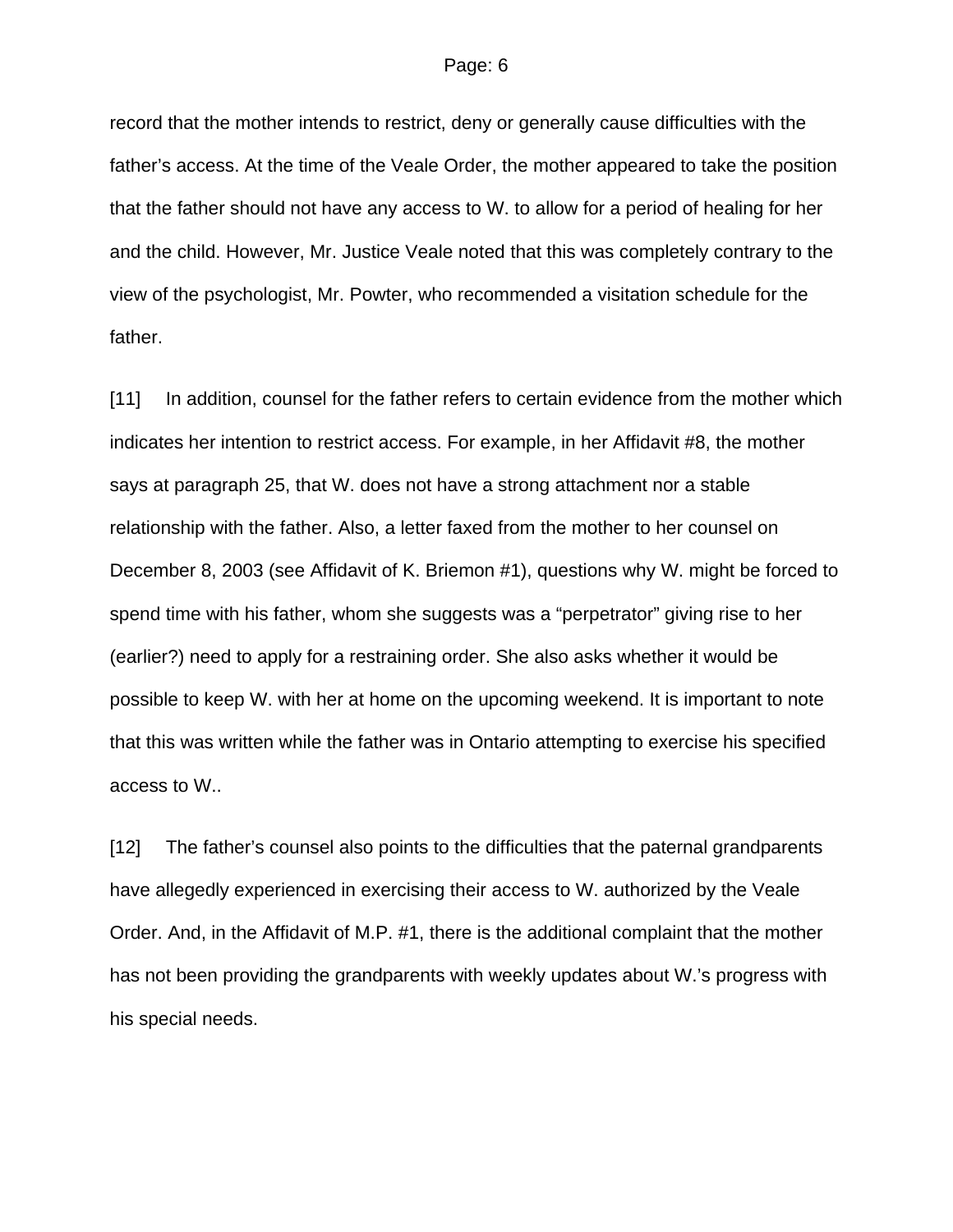[13] Finally, counsel for the father argues that, since the mother raised the division of family assets as an issue in the Amended Writ of Summons, the trial of that issue will require evidence from witnesses in the Yukon. This favours the Yukon as the most convenient forum.

[14] Incidentally, the father's counsel noted the prospect of the father suffering considerable delay if the mother is allowed to control the action further by commencing it again in Ontario. On this last point, I would expect that any order of this Court declaring Ontario to be the most appropriate jurisdiction could include terms and conditions to minimize delay and the wasting of any steps taken in the Yukon to date: See *Boros* v. *Boros,* [1997] N.W.T.J. No. 77.

### **Analysis**

[15] The main concern I have with the mother's application is that her evidence in support is now seriously dated. She relies upon her Affidavit #8 sworn June 19, 2003, which supported her original Notice of Motion (for this purpose) filed June 20, 2003. That Notice of Motion was amended and filed on February 5, 2004. However, no updated affidavit material was filed with the Amended Notice of Motion. The hearing of this application was heard on February 11, 2004, almost eight months after the mother's last Affidavit.

[16] I raised this concern with the mother's counsel. While I understand that he could not go into detail about the issue for reasons of solicitor and client privilege, it appears from his response that he may have had some difficulty in obtaining updated instructions from his client. That inference is supported somewhat by the letters faxed from the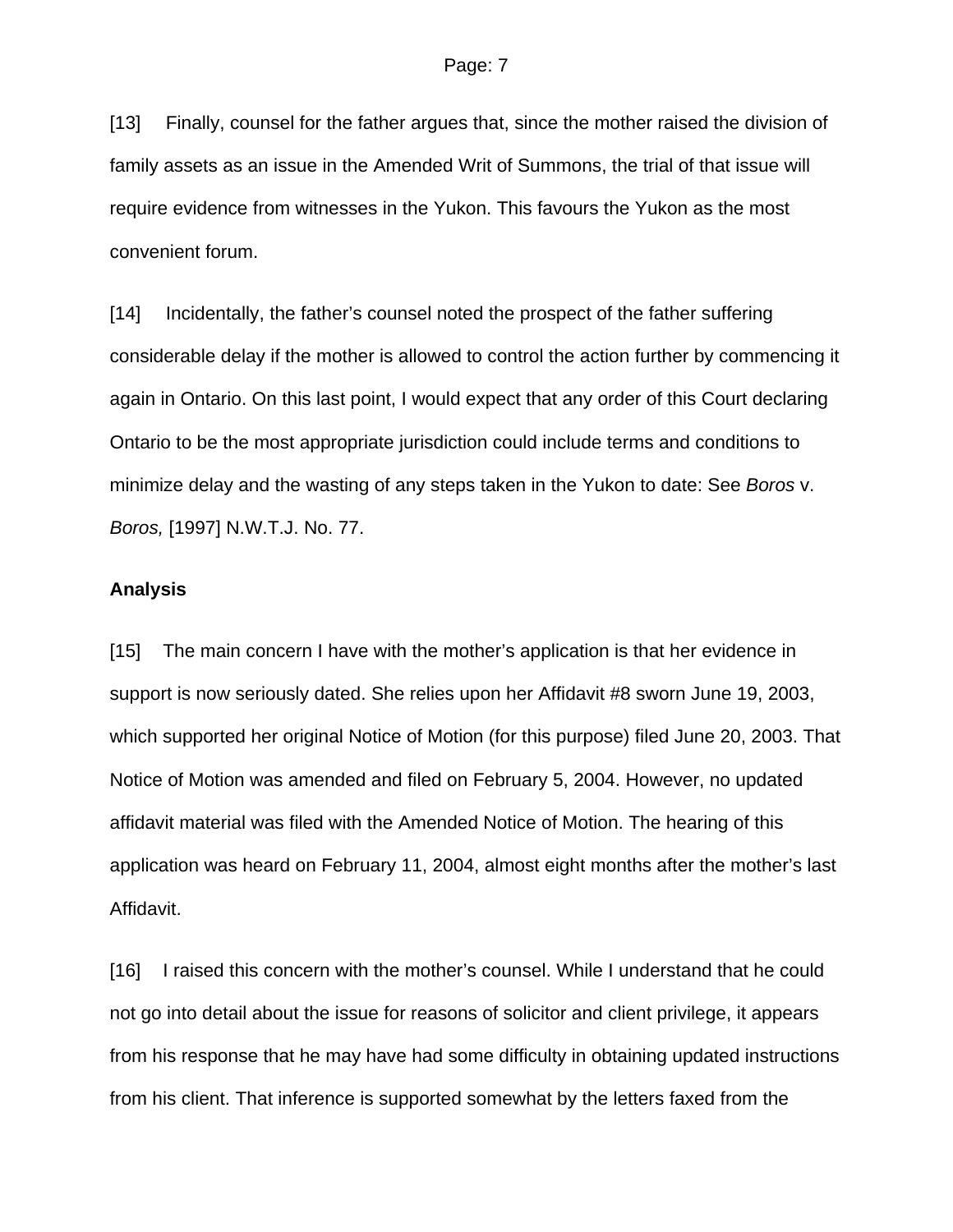mother to her counsel on December 8 and 15, 2003, which were attached to the Affidavit of K. Briemon #1.

[17] The lack of updated affidavit material is particularly important in this case, as it involves a relatively young child with special needs and for whom an assessment is pending. Without some current information as to W.'s present circumstances, I am inclined to agree with counsel for the father that it is premature to stay the Yukon proceedings and declare Ontario to be the appropriate jurisdiction. If the professionals assessing W. recommend that he remain with the mother in Ontario in order to continue to take advantage of the programs and facilities there, then the father may well withdraw his application for custody and primary residence. If that turns out to be the case, then the numerous witnesses relating to those issues referred to by the mother's counsel would not likely be required for the trial. Similarly, if access remains an issue, there does not appear to be any pressing reason why that could not be conveniently decided in the Yukon. Certainly, the issue of property division would more conveniently be tried in the Yukon.

[18] I also conclude that it would be prejudicial to the father to stay the current proceedings. He would then lose the benefit of the Veale Order, which grants him interim joint custody of W. and entitles him and the paternal grandparents to access to W. and information about his progress. Further, should the Yukon proceedings be stayed, the control of the litigation would fall into the hands of the mother. Even assuming she commenced fresh proceedings in Ontario in a timely fashion, the father would then be forced to relitigate in order to reacquire his current status. And in that regard, it is also reasonable to presume from the evidence on record thus far that the